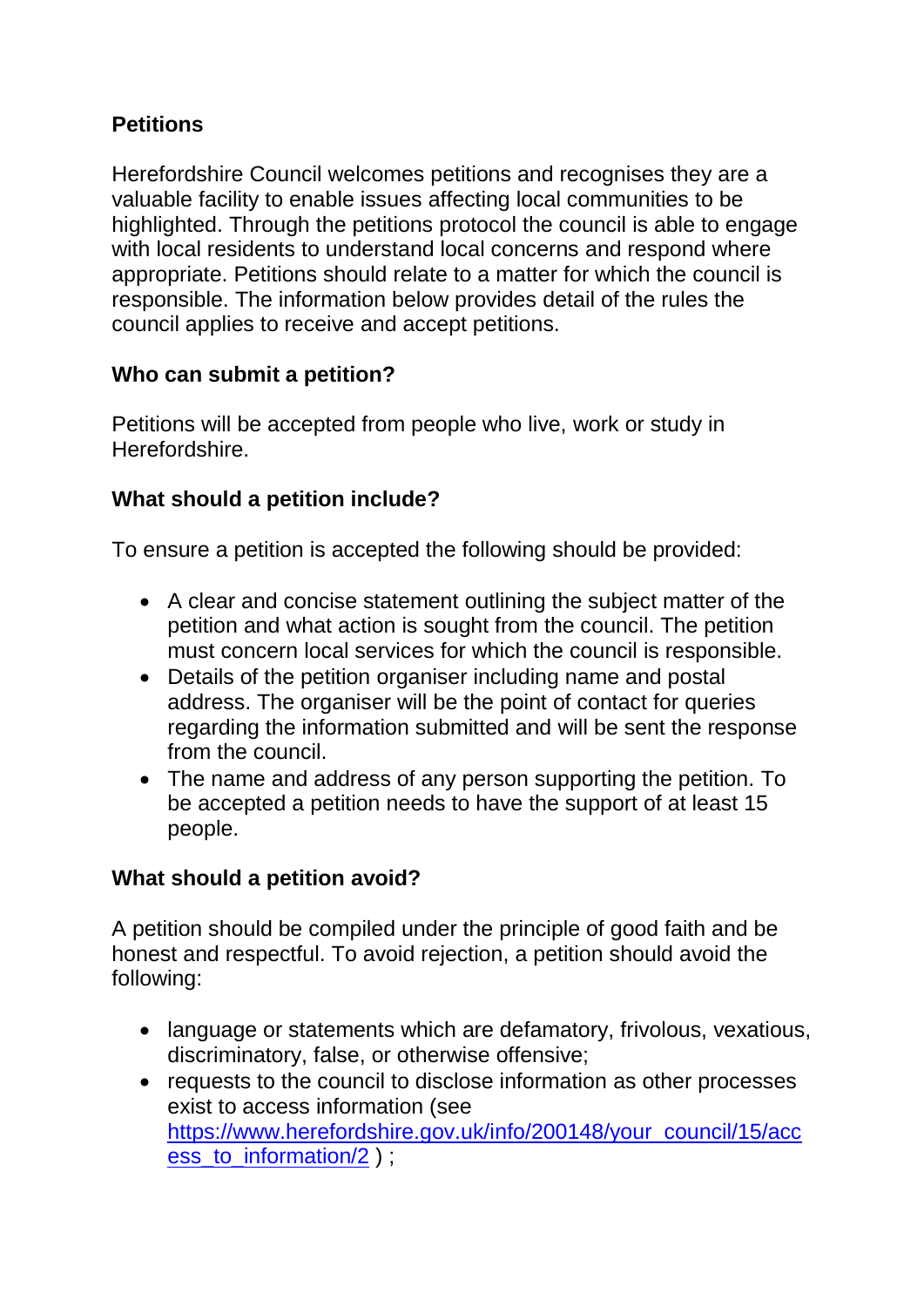- naming individuals, or providing information where they may be easily identified, e.g. individual officers of public bodies;
- accusations of criminality;
- advertising statements;
- reference to an issue which is currently the subject of a formal council complaint, Local Government Ombudsman complaint or any legal proceedings; or
- matters for which there are other statutory processes (such as planning or licensing applications, traffic regulation orders, or statutory petitions for a referendum).

## **How to submit a petition**

There are four ways to submit a petition to the council. A petition can be posted, submitted online or handed to the chairman of the council. In addition the council also hosts an ePetitions facility to allow the creation and administration of petitions online.

### Post

Please post your petition to the address below:

Democratic Services Manager Herefordshire Council Plough Lane **Hereford** HR4 0LE

#### Email

You can scan and submit your petition to the email address below:

[councillorservices@hereford.gov.uk,](mailto:councillorservices@hereford.gov.uk)

#### In person

The chairman of the council is available to receive petitions before the start of each ordinary meeting of the full Council. During the meeting the petition will be formally passed to the relevant cabinet member or committee chairman. To arrange to meet the chairman to present a petition please email [councillorservices@hereford.gov.uk](mailto:councillorservices@hereford.gov.uk) and provide your details.

#### ePetition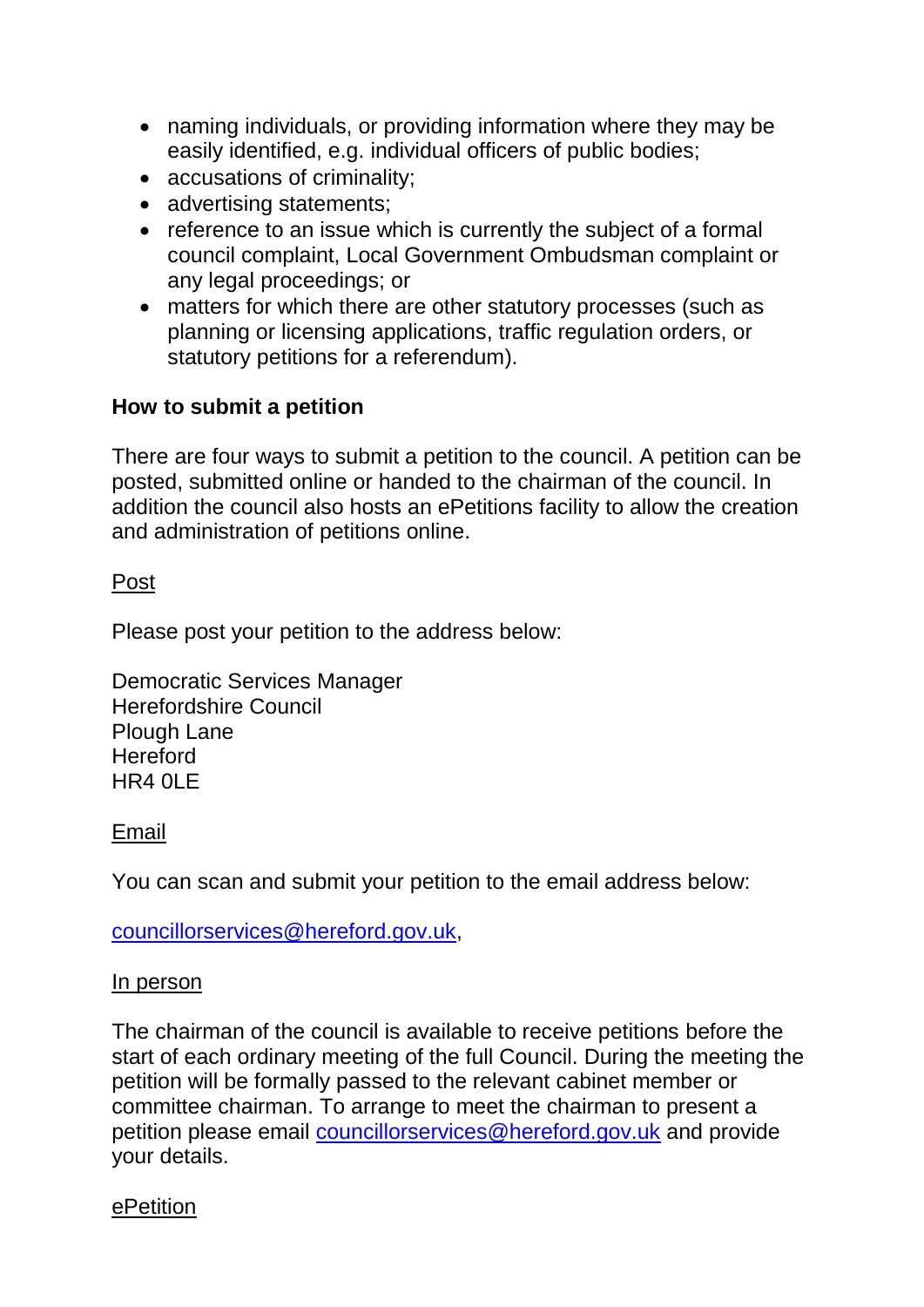An online facility for running a petition is provided on the council's website, known as ePetition. Guidance on creating and running a petition through ePetition is available online – [ePetition guidance.](http://councillors.herefordshire.gov.uk/mgePetitionListDisplay.aspx?bcr=1)

In addition to applying the criteria above, the length of time a petition is open for signatures will also need to be determined. Most petitions on ePetition run for six months, but you can choose a shorter or longer period, within a maximum of 12 months.

### **Next steps/outcomes**

All petitions received will be acknowledged within 10 working days. The acknowledgement will confirm whether the petition has been accepted and will provide an explanation of when the council intends to respond substantively to the petition, if appropriate. In the case of an ePetition, once created, it may take 10 working days for the petition to be published on the Council's website.

To ensure that people are aware of the council's response to petitions received, the details of all the petitions accepted will be published online, except in cases where this would be inappropriate. The names of the petition organiser or signatories to a petition will be published but contact details will not be placed on the website.

#### Rejected petitions

In the event that a petition is rejected, the acknowledgement letter will outline the reasons why it was not accepted.

If an ePetition is rejected at this stage it can be amended, to take account of the reasons in the acknowledgement letter, and resubmitted. If no amendment is received within 10 working days, a summary of the petition and the reason why it has not been accepted will be published under the 'rejected petitions' section on the council's website.

#### Accepted petitions

Petitions which have been accepted will be provided with a substantive response which will follow the initial acknowledgment letter. This will address the issues raised in the petition and outline any action the council intends to take in response. The substantive response will be published online alongside the original petition.